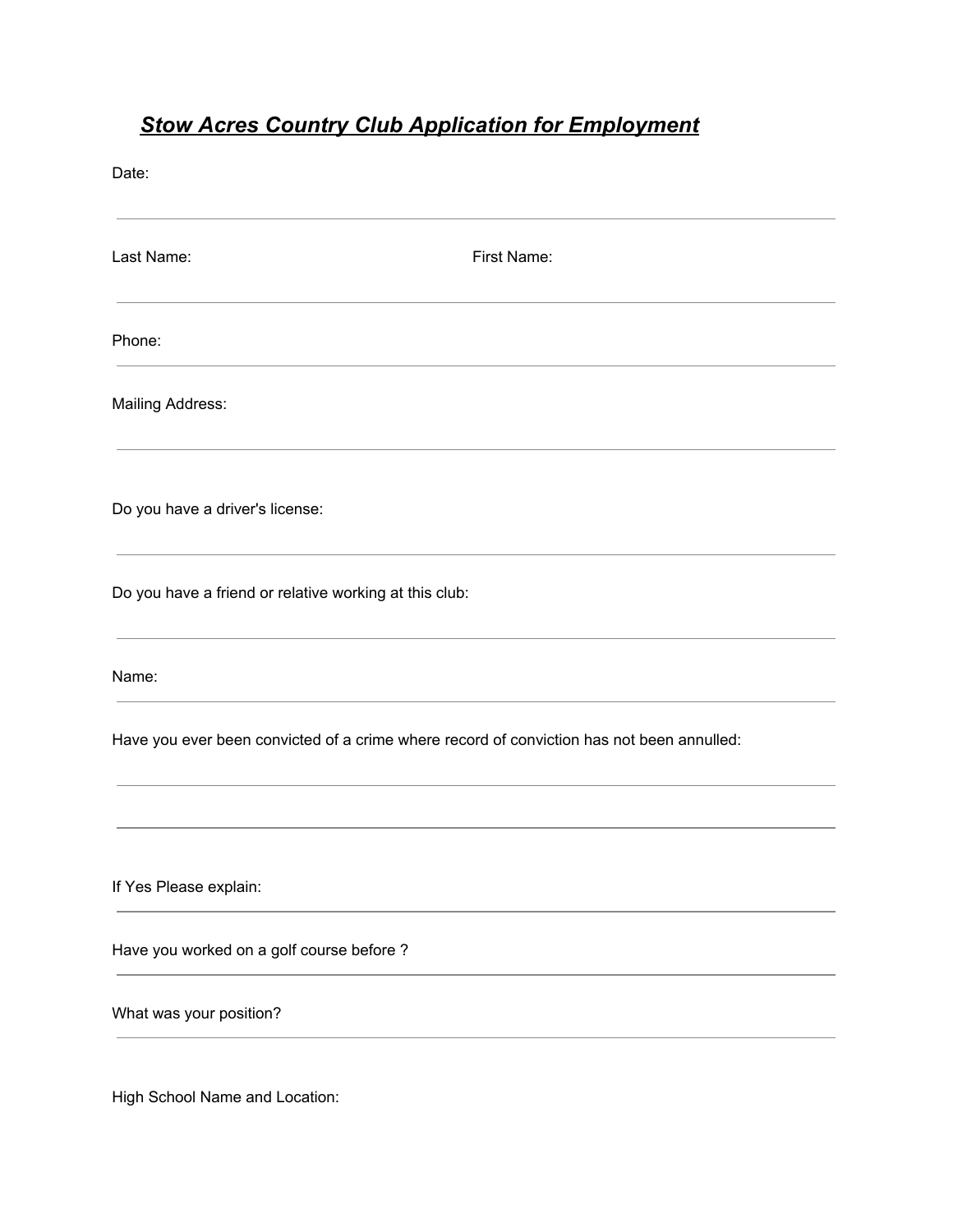Graduate:

College Name and Location:

Graduate:

Years attended:

Major:

Other Special Schools or Training:

Please circle position desired:

| Golf Shop               | <b>Outside Golf Operations</b> | <b>Golf School</b> |
|-------------------------|--------------------------------|--------------------|
| <b>Champions Grille</b> | Golf Course Maintenance        |                    |

Begin with your last job and work back: Include any U.S. Military Service, short term job and periods of self-employment and unemployment

Are you employed now?

May we contact your present employer?

May we contact your past employer?

Employer:

Phone: